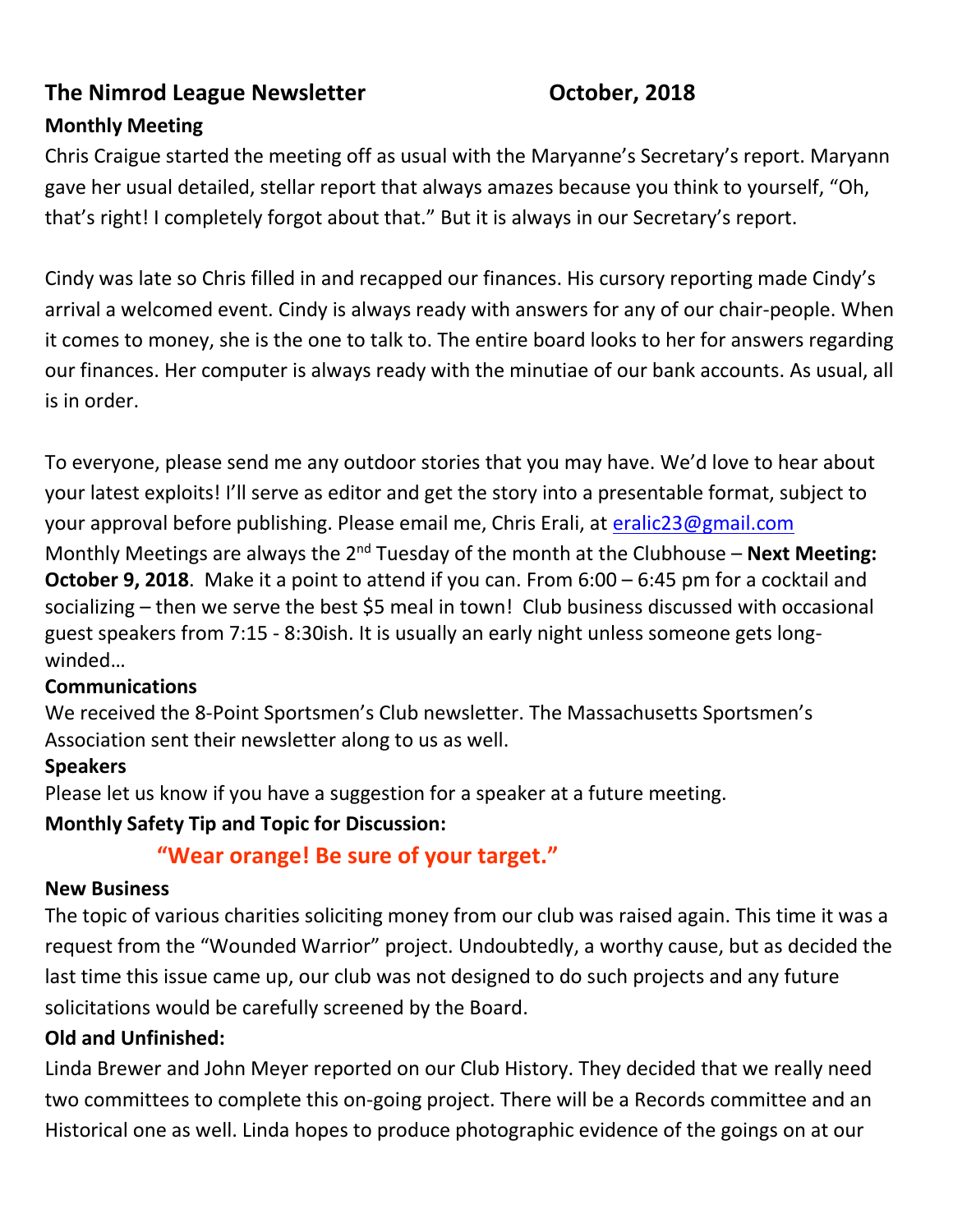club and John is busy searching for any primary source documents of our club. He already is excited by several documents that tell some of the story of the founding of the NIMROD club. Linda and John were enthused with the progress that they have made already. Last month, you may recall that Joe Afonso recommended a Microsoft storage contract. We will soon be scanning and downloading our club's history for posterity!

We are still working on getting the DCR approval on our Rifle Range work. We may have to reapply for our town permits due to the delay.

#### **Conservation Camp**

No report.

**Scholarship** 

No report.

#### **Membership**

We have two new members to vote on this month. They are **Alexander and Shawn Honcharik** of Holden. To our two new prospective members, please join us at our next general monthly meeting, on Tuesday, October  $9<sup>th</sup>$  when we welcome you into our club.

#### **Board of Trustees**

No Report

#### **Trap/Skeet**

We will be purchasing a half a truckload of targets.

The results of the tournament are as follows:

| <b>Class A</b>       | <b>Class B</b>     | Class C       |
|----------------------|--------------------|---------------|
| Kurt Peterson        | <b>Kris Koss</b>   | John Leahy    |
| <b>Kevin Chviruk</b> | <b>Paul Fraser</b> | Maryanne Lane |
| Dave Wilson          | Charlie Stoneham   | Al Afonso     |

# Important Dates: **November 4, 2018 Turkey Shoot May 5, 2019 Ham Shoot**

#### **Kitchen**

No report.

We have Bob Horgan to cook our meal this month of October.

Dave Oriol is the chef for November.

Pat Orrell is scheduled for January.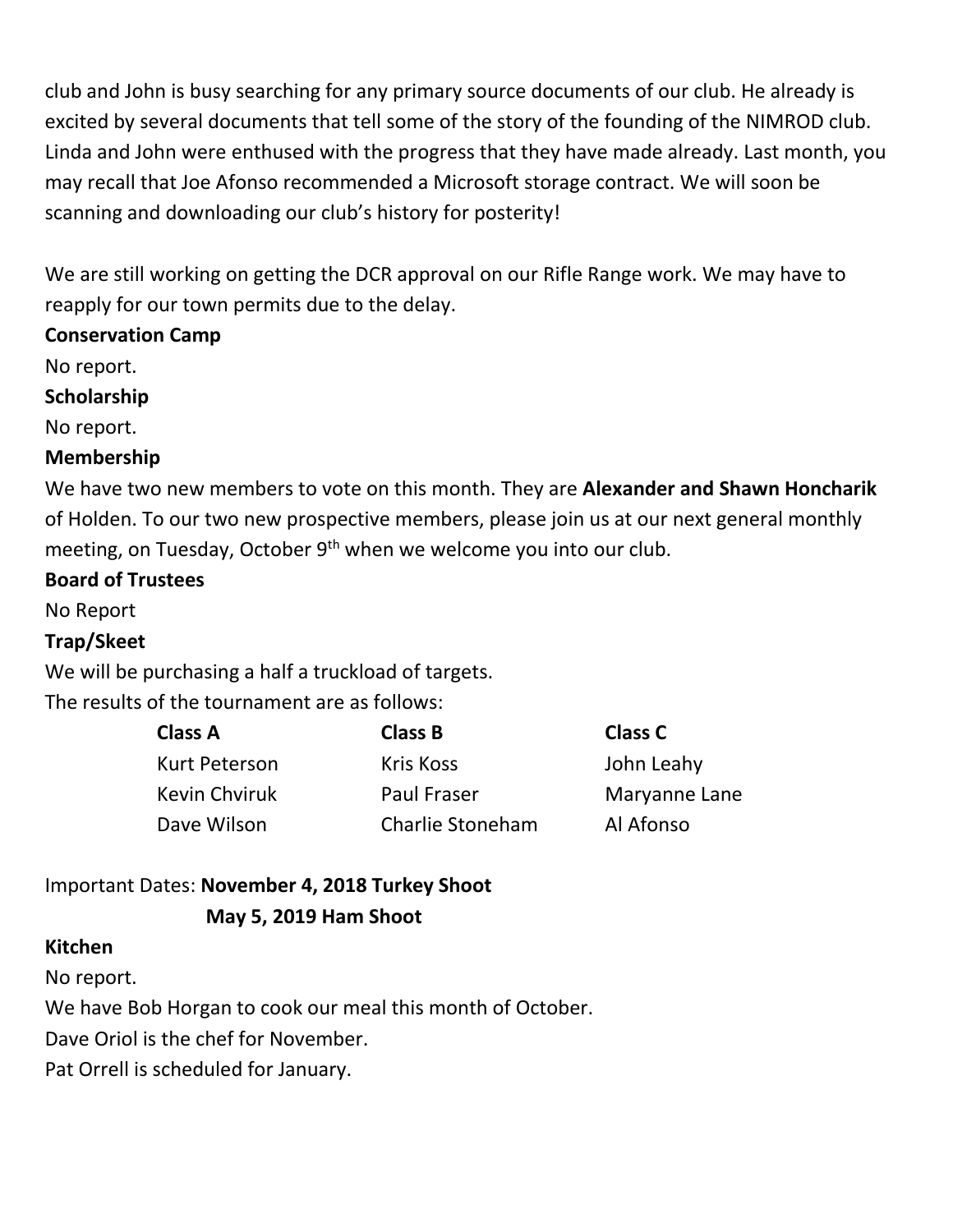Pat Orrell raised the issue of help for the chefs. Pat's comment was, "I'm concerned that I am going to the same well all the time." It would be great if some of our members who are less involved than they might be, offered to help for the club meals. If you have time before the meal on a Tuesday, please let the cook know that you are available. Sometimes you may not be needed, but often you would. No cooking experience is needed and there is always plenty of cleaning up that must be done before we can lock the doors for the night. If nothing else, you will get the opportunity to meet and chat while you work with some of our members outside of your usual circle of friends. The Board felt Pat's suggestion was a good one and worthy of some consideration by the members. For those of you that don't know, our webpage has several tabs at the top. If you click on "Club Officials," a list of all board members and their phone numbers are on the page that opens. If you're willing to volunteer, anyone on the board would be happy to steer you in the right direction to contribute your time. Thank you!

Bruce Ebbeson reports the compressors for the freezer and the fridge have been moved to the basement. Hopefully, the move will eliminate the extreme heat in the kitchen and help remove moisture in the basement. If all goes according to plan, the efficiency and reliability of this equipment will improve.

#### **Game Dinner**

Bruce will put the **pheasant donation bucket** out on Saturday mornings and special bird hunts. Please donate. He will clean, vacuum seal, and freeze them for our game dinner in May. We would also appreciate donations of big game meat. **Please put any donations in the freezer and let Bruce know at (508) 853-1589.**

# **Rifle Range**

Ed Reitz was not present, but Chris reported that the Clean-Up day went very well. Many target holders were made and once again the range is in good shape.

For everyone, just a word on the target holders that have been made. We want to avoid the necessity of making new target holders. A couple of months back we had as a safety tip, "Be sure of your target and what's behind it." The target holders are getting shredded by people discharging a round that is going to hit the holders. Many shooters make sure that they aim at the sand berm. That's great! But look a second time. There may be target holders in front of the berm. It may not even be your target, but you are shooting at a shorter distance and the round continues beyond your target into one of the holders. Move the holders that you are not using if necessary. One box of bullets can do a lot of damage that just may be unintentional. We have plans for improvements, but in the meantime, please use the holders to raise your target vertically away from the base target holder. Most of our members are very conscientious and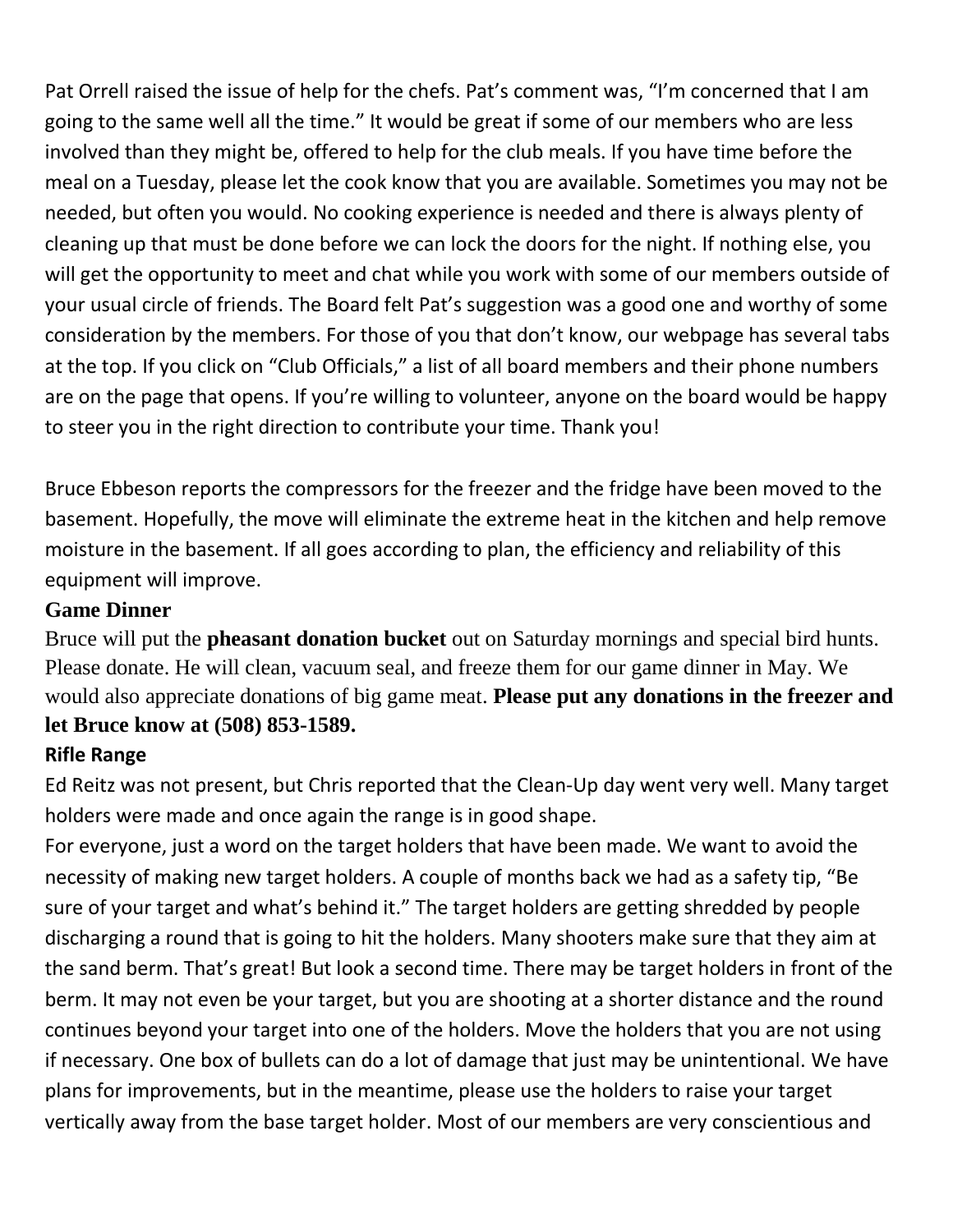follow the protocol so that the holders do not get shot up. Please use the range responsibly and avoid placing targets on the ground and consider what is behind your target because as mentioned above, the discharged round goes through your target and continues in some cases into another holder. Again, the majority of our members are great, and this is not an issue. Thanks to all of you for your diligence.

### **House**

No report.

# **Executive Board**

This month's meeting adjourned at 9:09 PM. We aim for the newsletter to convey the highlights. E Board meetings are held at 7 PM the last Tuesday of the month. Members are welcome if you would like to come and observe our club's operation. Our membership can be very proud of the board and the time and effort that is made by everyone to keep our club running smoothly. Member concerns are always addressed. Many times, one board member will inform others that a single club member voiced a certain matter that he/she found troubling. Our club can rest assured that any points brought up by a member are ALWAYS brought to the attention of the entire board.

# **Grounds**

Bids are being accepted for snow plowing. Please contact Neil Whitehead. The bids must be in this month. All members are welcome after any snowstorm, small or big, just bring a shovel and come and help clean up. Thanks!

# **Finance**

The market fluctuates as we all know. Smart investors stay the course.

# **Bar**

No report.

# **Birds**

# **Opening day of bird hunting season is October 13th .**

Kevin reported that two of our youths went to Norco for safety training.

# **Special Youth Hunt will be Sunday, October 21, 2018.**

If your youth is over 12 with some Hunter Education either the pheasant hunting training or they have their Hunter Ed certificate, they are welcome to come.

The club will be supplying a lunch, a hunter orange hat and safety vest.

We have four spots taken, and I'm still looking for eight more. Contact Kevin Chviruk.

The dates of the other **Special Bird Hunts are on Sundays: November 18th , December 9th, & December 23rd**